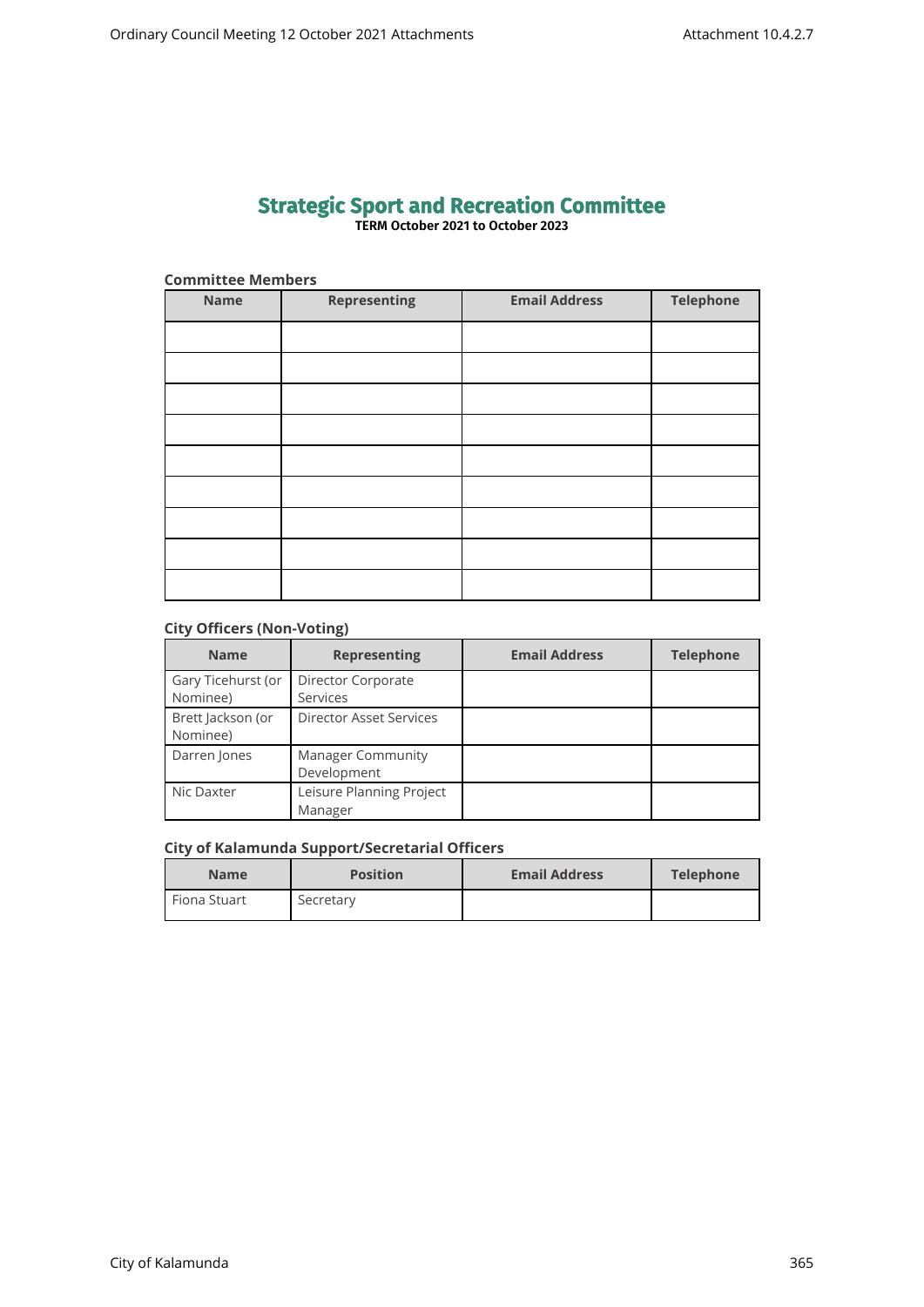# **STRATEGIC SPORT AND RECREATION COMMITTEE**

**Terms of Reference October 2021**

#### **1. Name**

The name of the Committee shall be the *Strategic Sport and Recreation Committee (SSRC).*

# **2. Purpose**

To make recommendation to Council for the allocation of funding to support Capital sport and recreation projects within the City.

#### **3. Objectives**

a) assess and prioritise applications submitted from sporting and recreation clubs toward any new or major upgrade projects received through the City's Capital Grants program and to make recommendations to Council for funding.

Note: Renewal projects based upon replacement of 'like for like' will not be considered by this Committee

b) review and validate sport and recreation projects identified in the City's ten-year Long-Term Financial Plan.

#### **4. Councils Strategic Alignment**

*Kalamunda Advancing Strategic Community Plan to 2031* 

**Priority 1: Kalamunda Cares and Interacts**

**Objective 1.2** - To provide a safe and healthy environment for community to enjoy.

 **Priority 1: Kalamunda Cares and Interacts Objective 1.3** - To support the active participation of local communities.

#### **Priority 3: Kalamunda Develops**

**Objective 3.2** - To connect community to key centres of activity, employment and quality amenities.

#### **Priority 4: Kalamunda Leads**

**Objective 4.2** - To proactively engage and partner for the benefit of community.

**5. Membership**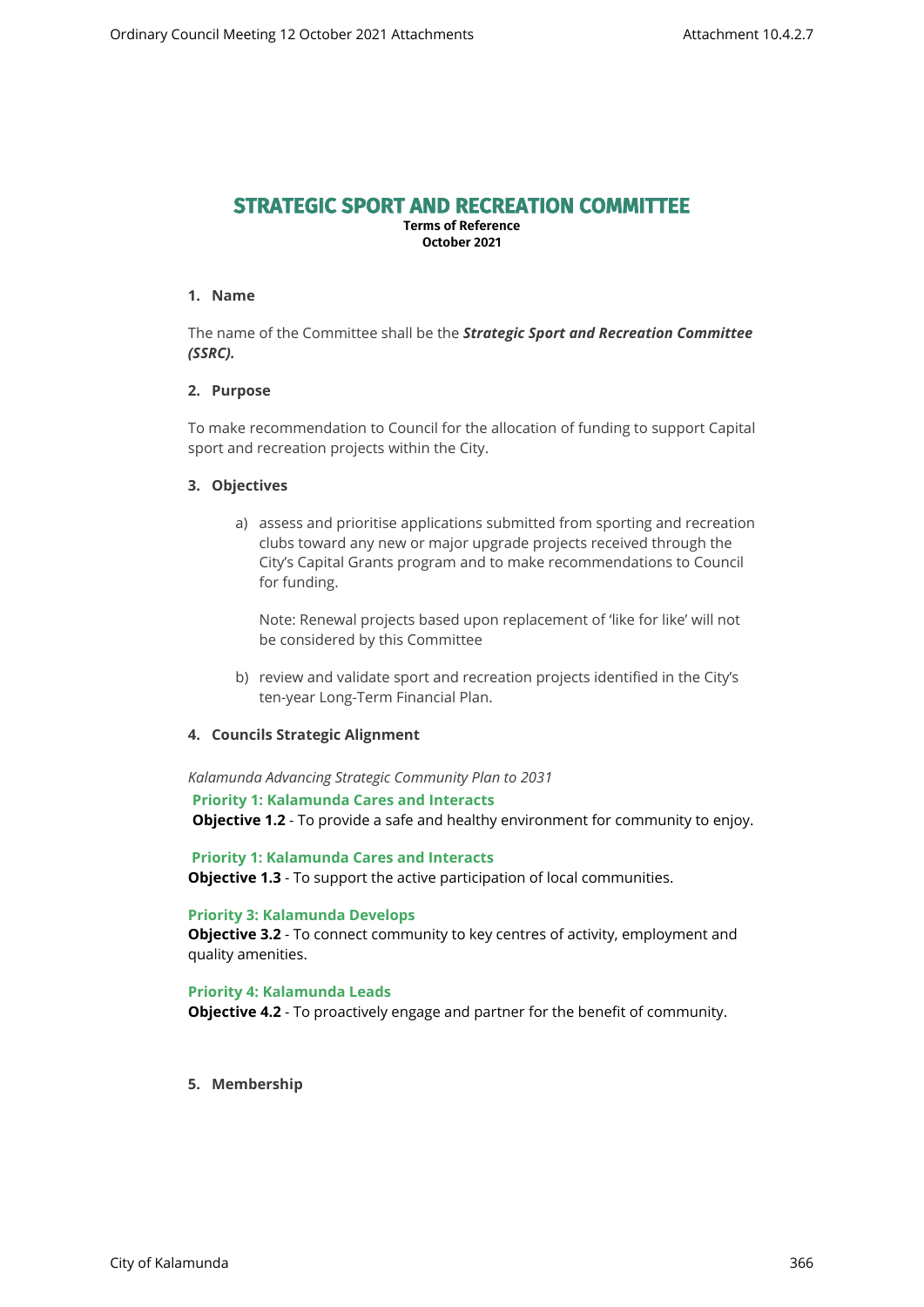# **5.1 Qualification to be a Member**

An assessment based on selection criteria will focus on relevant skills and experience in regard to sport and recreation development projects, with an aim to achieve a balance with respect to sporting codes and locality.

Community representatives will not be selected as representatives of their individual sport and recreation clubs or reserves.

Nominations will be open to all sporting and recreation clubs based within the City.

#### **5.2 No. of Members**

A total membership of up to eleven full members comprising of:

- i. two City of Kalamunda officers will be ex-officio members of the Committee:
- A. Director Corporate Services
- B. Director Asset Services
- C. Or their nominees will provide this support
- ii. up to nine (9) sport and recreation representatives for the community.

#### **5.3 Term of Appointment**

Appointment is for up to two years and members are eligible for re-appointment following the Council Ordinary Election.

#### **5.4 Resignation or Termination of Membership**

- i. Membership will be reviewed should a member miss three consecutive meetings without approved leave of absence and the Committee may choose to recommend to Council that the member is removed.
- ii. A committee member may resign from membership of the committee by giving the Chief Executive Officer or the committee's presiding member written notice of the resignation.

#### **6. Election of Presiding Member and Deputy Presiding Member**

The election of the Presiding Member and Deputy Presiding Member will be conducted in accordance with the provisions of the *Local Government Act 1995*.

# **7. Meetings**

**a. Conduct of Meetings**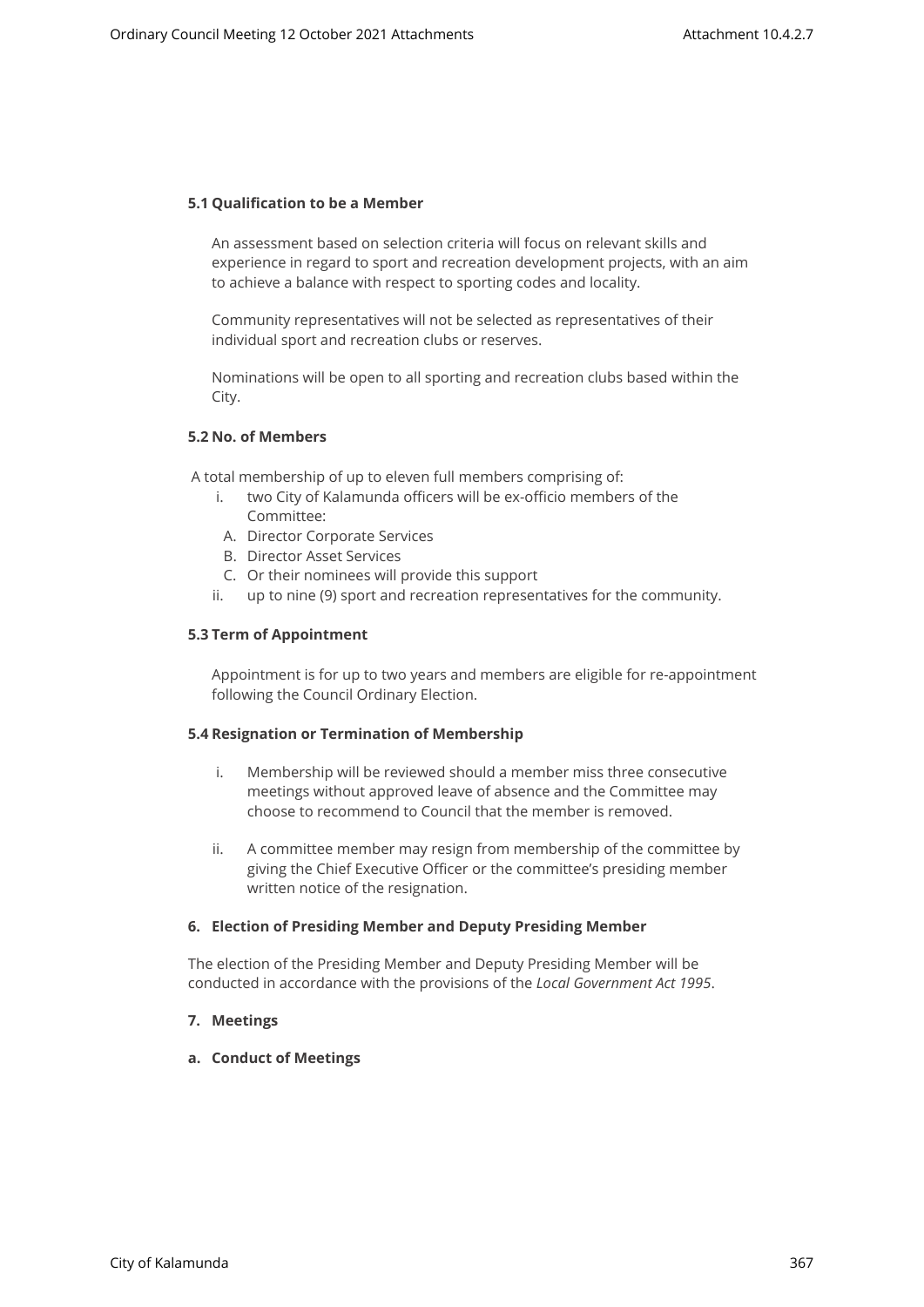All meetings will be conducted in accordance with the provisions of the *Local Government Act 1995* and the City's Standing Orders Local Law and the City of Kalamunda Code of Conduct.

# **b. Scheduling of Ordinary Meetings**

The Committee shall meet up to four times per financial year in line with the City's Capital Grants Policy and Procedure funding cycle and can increase the frequency of meetings if required.

#### **c. Special or Extra Meetings and Working Groups**

A Special or extra meeting can be called by: -

- i. A majority decision of the Committee
- ii. The presiding member of the Committee
- iii. By at least  $1/3^{rd}$  of the members of the Committee

#### **d. Quorum**

A quorum shall consist of at least one half of the appointed members. If a quorum is not achieved the meeting can progress informally, with minutes prepared in accordance with established processes.

#### **e. Disclosure of Interests**

All Committee Members are required to disclose any financial, proximity or impartiality interests they may have in any matter to be discussed at the meeting.

# **f. Voting**

Each appointed member present shall have one (1) vote. In the event of a tied vote, the Presiding Member is to cast a second vote.

City of Kalamunda Officers supporting the Committee do not have voting rights.

# **g. Agendas and Minutes**

- i. Agendas and Minutes will be administered by the Chief Executive Officer or their delegate.
- ii. A City of Kalamunda Officer will be appointed by the Chief Executive Officer as the Secretary to the Committee.
- iii. A call for agenda items and notices of meetings will be distributed electronically by the Secretary 10 working days prior to each meeting. Members are to submit any agenda items within 2 working days.